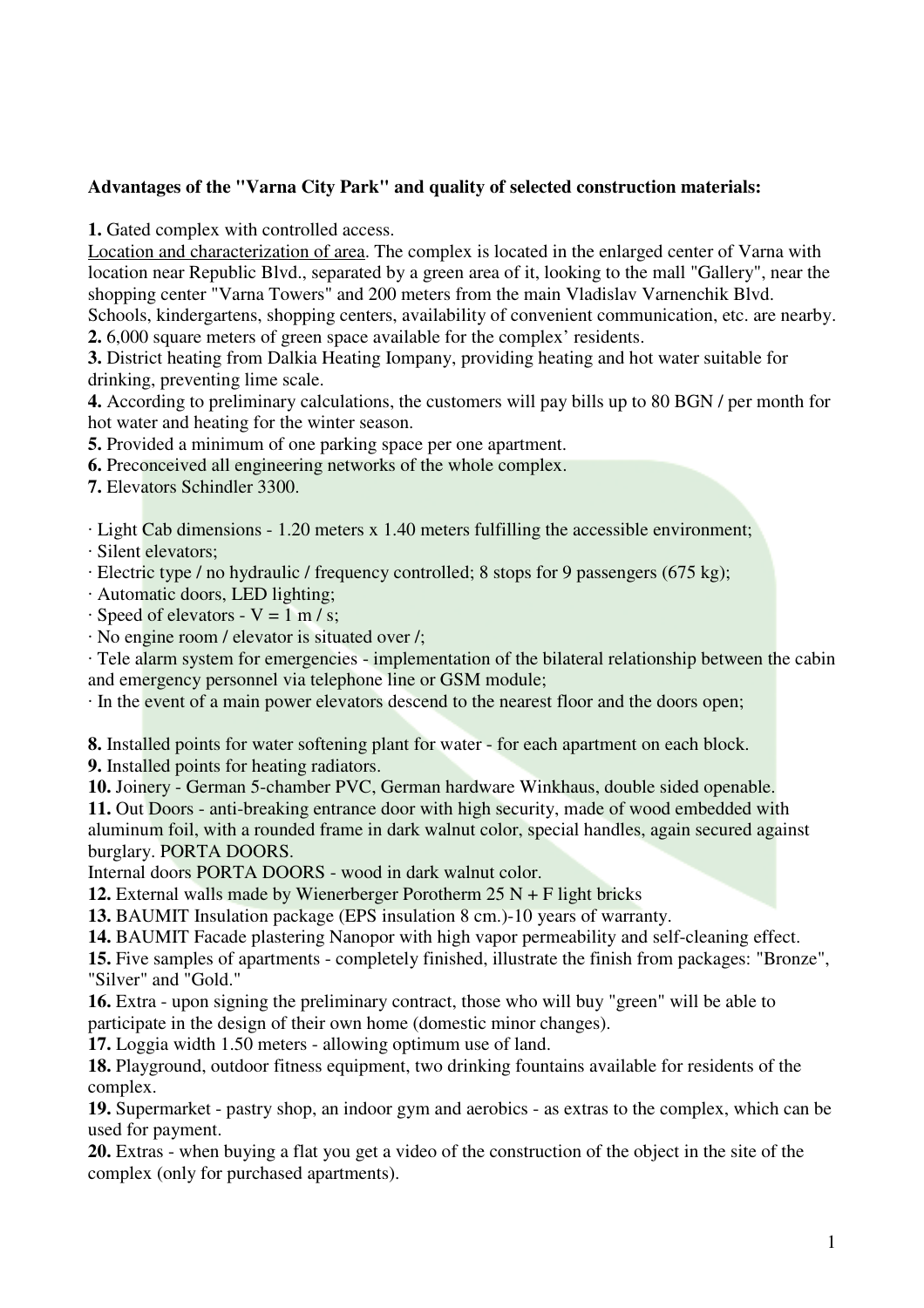**21.** Apartments with private patios - the complex has apartments with patios located on the ground floor of block 3, 6, 7, 8, facing east and south.

**22.** 3 packages will be given for clients' choice: "Bronze", "Silver" and "Gold"-These packages will offer turnkey finishing works with varying degrees of luxury equipment.

**23.** Number of 28 private garages, indoor and outdoor parking places.

## **Advantages of the environment in Varna City Park gated community**

### **Location**

The plot is located in the Briz district, in the western part of Varna, between the boulevards Vladislav Varnenchik and Republic and Mladost Street.

### **Access and transport**

The area is located near to the exit of Varna directed to Sofia, Ruse, Varna Airport. By Vladislav Varnenchik Blvd. there is a quick and easy access to Varna Bus Station. The favorable location of several of the main boulevards, contributes to good communicativeness of the complex.

City Bus connections with all directions (quarters, Railway and Bus Stations, Varna Airport, etc.) The area is very comfortable for living. Good location helps to be well connected with all important parts of the city.

## **Environment and views**

The complex has a central courtyard overflowing in the park, and landscaped greenery with playgrounds, pools and leisure and recreation.

Apartments overlook the park area and panoramic views of Varna Lake.

## **Apartments**

Choice of the correct location of the flat to the world directions. Lots are 5 apartments of type floor facing south-east, south, south-west, north-west and north - iztok.Na last floor there are 2 apartments facing south-east - north and south - west - north .

## **Commercial**

Near to the complex there are small shops and two markets. Praktiker and Baumax (construction and repair materials, products for home and garden) are in five minutes walking. In the same distance are Technopolis - black and white goods; Elytis - sanitary materials and cosmetics, children's venue for celebrations. There are several gas stations: Shell, Esso, Perrfect and OMV.

### **Office and administrative centers**

In recent years, there is a tendency to move offices from downtown to the area where is located the complex. Five new office buildings filled with tenants act since 2012 on Slivnitsa Blvd. Adjacent to the complex is the headquarters of Energo Pro and MTel, town hall Mladost and Post Office 19.

## **Social Infrastructure**

**Schools.** Very close to the complex there are two Primary Schools (Dobri Chintulov and Anton Strashimirov), and three High ones: Geo Milev, Dr. Ivan Bogorov High School of Economics and e Vasil Levski Professional School of building, architecture and geodesy.